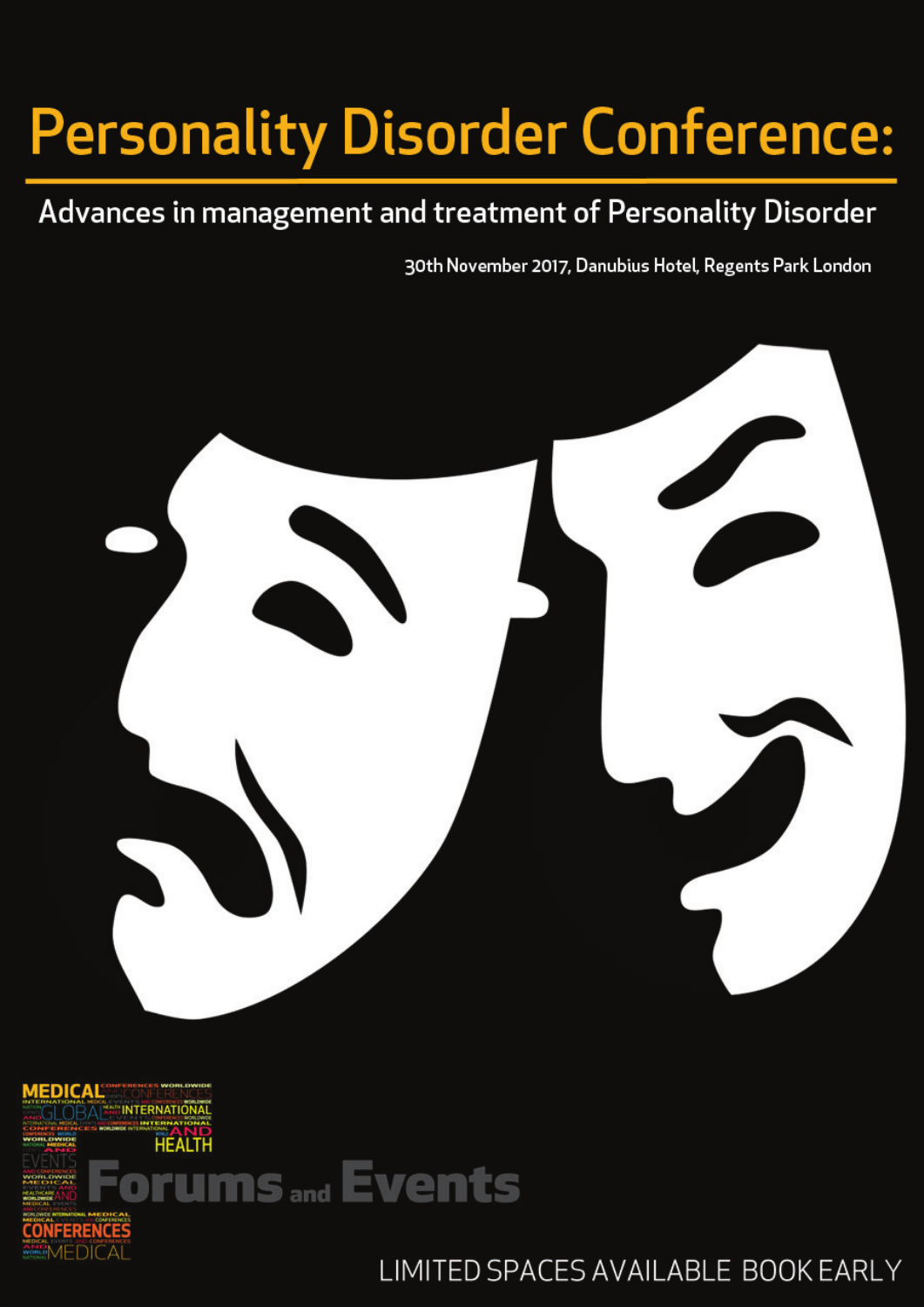#### **WHO SHOULD ATTEND About the conference**

#### The event will be particularly useful for:

- **Mental health staff working** with patients with a personality disorder
- **Psychiatrists**
- Clinical and Research
- **Psychologistss**
- **S** Forensic Psychologists
- Psychotherapists
- General Practitioners
- Social Workers
- **Probation Officer**
- Occupational Therapists
- Mental Health Nurses
- Service Managers and Service
- **Commissioners**

Service Users and Carers

Personality Disorder Conference: Advances in management and treatment of Personality Disorder

This one-day conference is aimed at all professionals interested in maximizing their treatment impact by learning about the current evidence-based best practices for working with people with personality disorder, supporting continuing professional development and ensuring a service user and family / carer focus.

Personality disorders are one of the most misunderstood and misdiagnosed of all the DSM-5/ICD 10 mental disorders and treating these complex disorders can be extraordinarily challenging for clinicians. The difficulty with identification and diagnosis often lies in the fact that people with personality disorders often have other, more easily recognisable mental disorders, such as depression, anxiety, psychotic disorders and substanceabuse disorders. While these are being diagnosed, the personality disorder often goes undiagnosed or unaddressed.

Identifying what works in the treatment of PD is a complex question. Many professionals still consider these disorders as untreatable, however, recent evidence suggests otherwise. The advancements and efficacy of treatments will be looked at in detail at this conference.

### **Personality Disorder Conference:**

Advances in management and treatment of Personality Disorder This one-day conference is aimed at all professionals interested in maximizing their treatment impact by learning about the current evidence-based best practices for working with people with personality disorder, supporting continuing professional development and ensuring a service user and family / carer focus.

Personality disorders are one of the most misunderstood and misdiagnosed of all the DSM-5/ICD 10 mental disorders and treating these complex disorders can be extraordinarily challenging for clinicians. The difficulty with identification and diagnosis often lies in the fact that people with personality disorders often have other, more easily recognisable mental disorders, such as depression, anxiety, psychotic disorders and substance-abuse disorders. While these are being diagnosed, the personality disorder often goes undiagnosed or unaddressed.

Identifying what works in the treatment of PD is a complex question. Many professionals still consider these disorders as untreatable, however, recent evidence suggests otherwise. The advancements and efficacy of treatments will be looked at in detail at this conference.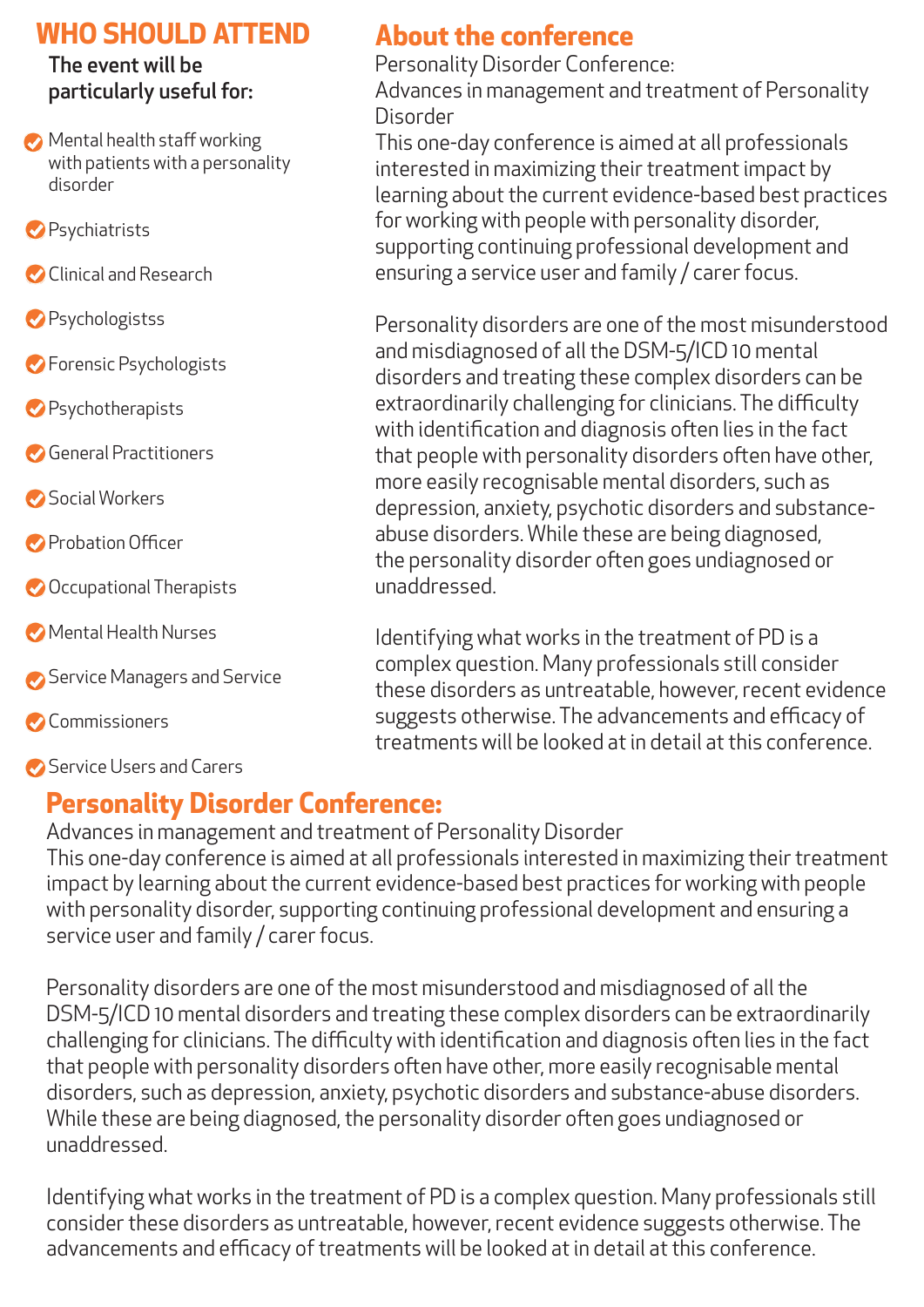### **CHAIRED BY**

Dr Rex Haigh Consultant Psychiatrist, Berkshire Healthcare NHS Foundation Trust

### **SPEAKERS**

#### Dr Mark Freestone

Senior Lecturer and Taught Programmes Lead, Centre for Psychiatry, Wolfson Institute of Preventive Medicine Queen Mary University of London

#### Dr Kimberley Barlow

Consultant Psychiatrist in Psychotherapy, Outpatient Clinical Lead, Cassel Hospital Outreach Service, West London Mental Health NHS Trust

#### STARS (Support, Training and Recovery System)

Thames Valley Initiative

Dr Peter Cockersell CEO of Community Housing and Therapy

#### Dr Steve Pearce MRCPsych

Consultant psychiatrist and medical psychotherapist, Oxfordshire and Buckinghamshire Mental Health NHS Foundation Trust

Prof Conor Duggan Emeritus Professor at the University of Nottingham

#### Dr.Cleo Van Velson

Consultant Psychiatrist in Forensic Psychotherapy, Personality Disorder Medium Secure Unit in East London

#### Tom Mullen

Clinical Director, Specialist and Learning Disability Services

#### Dr Nikki Jeffcote

Consultant Lead Clinical Psychologist, Prisons & Forensic Directorate, Oxleas NHS Foundation Trust Service Clinical Lead, London Pathways Unit (LPU), HMP Brixton Chair, London Pathways Partnership (LPP)

#### Sarah Skett

Registered and Chartered Forensic Psychologist NHS England Joint Lead, Offender Personality Disorder Programme

#### Dr Marcella Fok

Consultant Psychiatrist and Psychotherapist in South London and Maudsley NHS Foundation Trust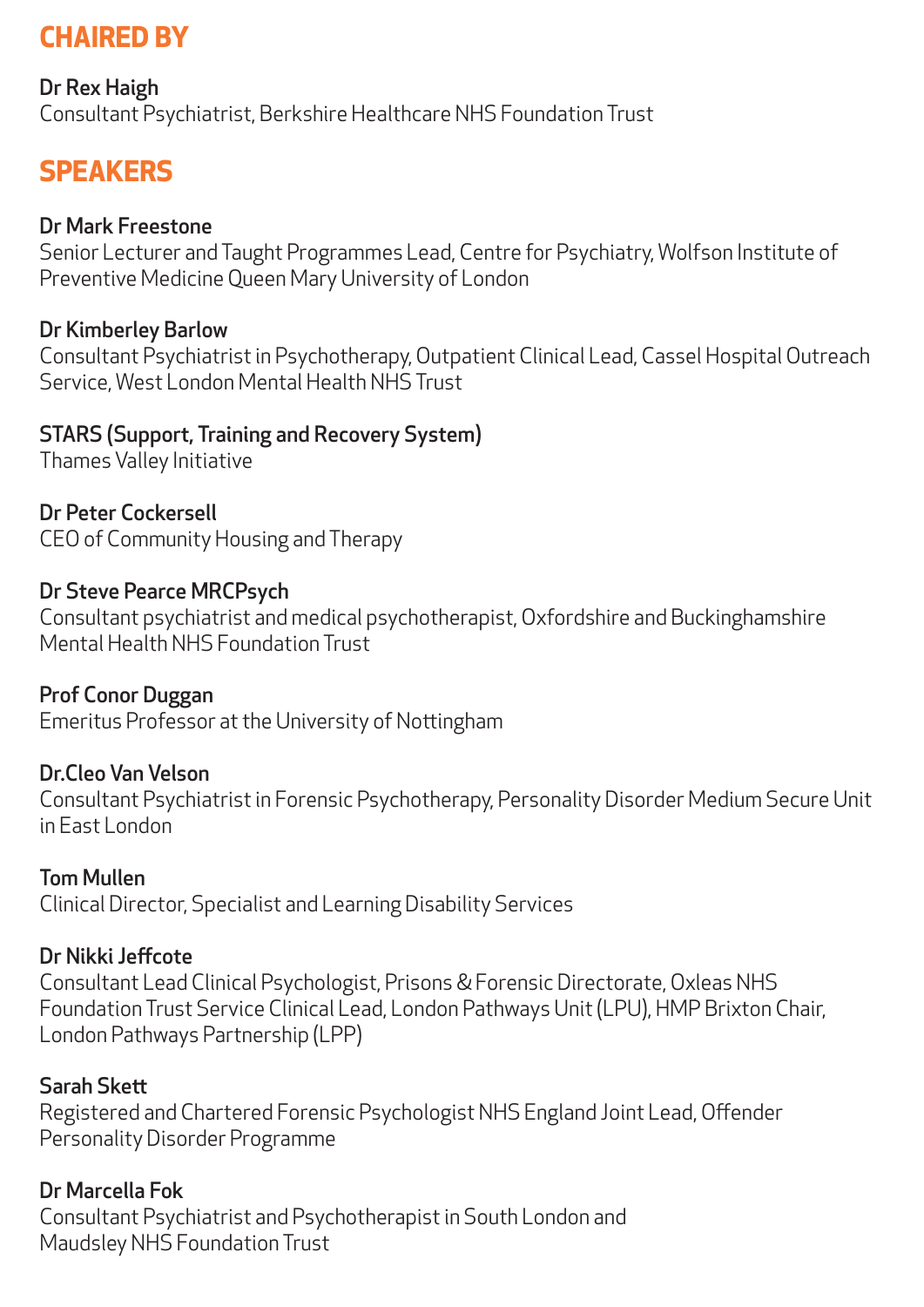Personality Diso

# Advances in management and treatment

## Thursday 30th November AM

| 09.00 - 09:30<br>09:30 - 10:00 | <b>Registration and Coffee</b><br><b>Chairman's opening address</b><br>Dr Rex Haigh,                                                                                                                                                                                                    |  |  |
|--------------------------------|-----------------------------------------------------------------------------------------------------------------------------------------------------------------------------------------------------------------------------------------------------------------------------------------|--|--|
|                                | Consultant Psychiatrist, Berkshire Healthcare NHS Foundation Trust<br><b>Overview of the development of Personality Disorder</b>                                                                                                                                                        |  |  |
| $10:00 - 10:30$                | Dr Mark Freestone,<br>Senior Lecturer and Taught Programmes Lead, Centre for Psychiatry,<br>Wolfson Institute of Preventive Medicine Queen Mary University of<br>London<br>The Epidemiology of Personality Disorder: Implications for Public<br><b>Health and Preventive Psychiatry</b> |  |  |
| $10:30 - 11:00$                | Tom Mullen,<br>Clinical Director, Specialist and Learning Disability Services<br><b>Community of Practice</b>                                                                                                                                                                           |  |  |
| $11:00 - 11:30$                | <b>STARS (Support, Training and Recovery System),</b><br>Thames Valley Initiative<br>What service users find helpful and unhelpful                                                                                                                                                      |  |  |
| $11:30 - 11:45$                | <b>Question &amp; Answer Session</b>                                                                                                                                                                                                                                                    |  |  |
| $11:45 - 12:15$                | <b>Morning Coffee Break and Networking</b>                                                                                                                                                                                                                                              |  |  |
| $12:15 - 12:45$                | Dr. Peter Cockersell,<br>CEO of Community Housing and Therapy (CHT), London<br><b>Relational Practice</b>                                                                                                                                                                               |  |  |
| $12:45 - 13:15$                | Dr. Steve Pearce<br>Consultant psychiatrist and medical psychotherapist, Oxfordshire and<br>Buckinghamshire Mental Health NHS Foundation Trust<br>Therapeutic communities and related approaches                                                                                        |  |  |
| $13:15 - 14:15$                | <b>Lunch Break and Networking</b>                                                                                                                                                                                                                                                       |  |  |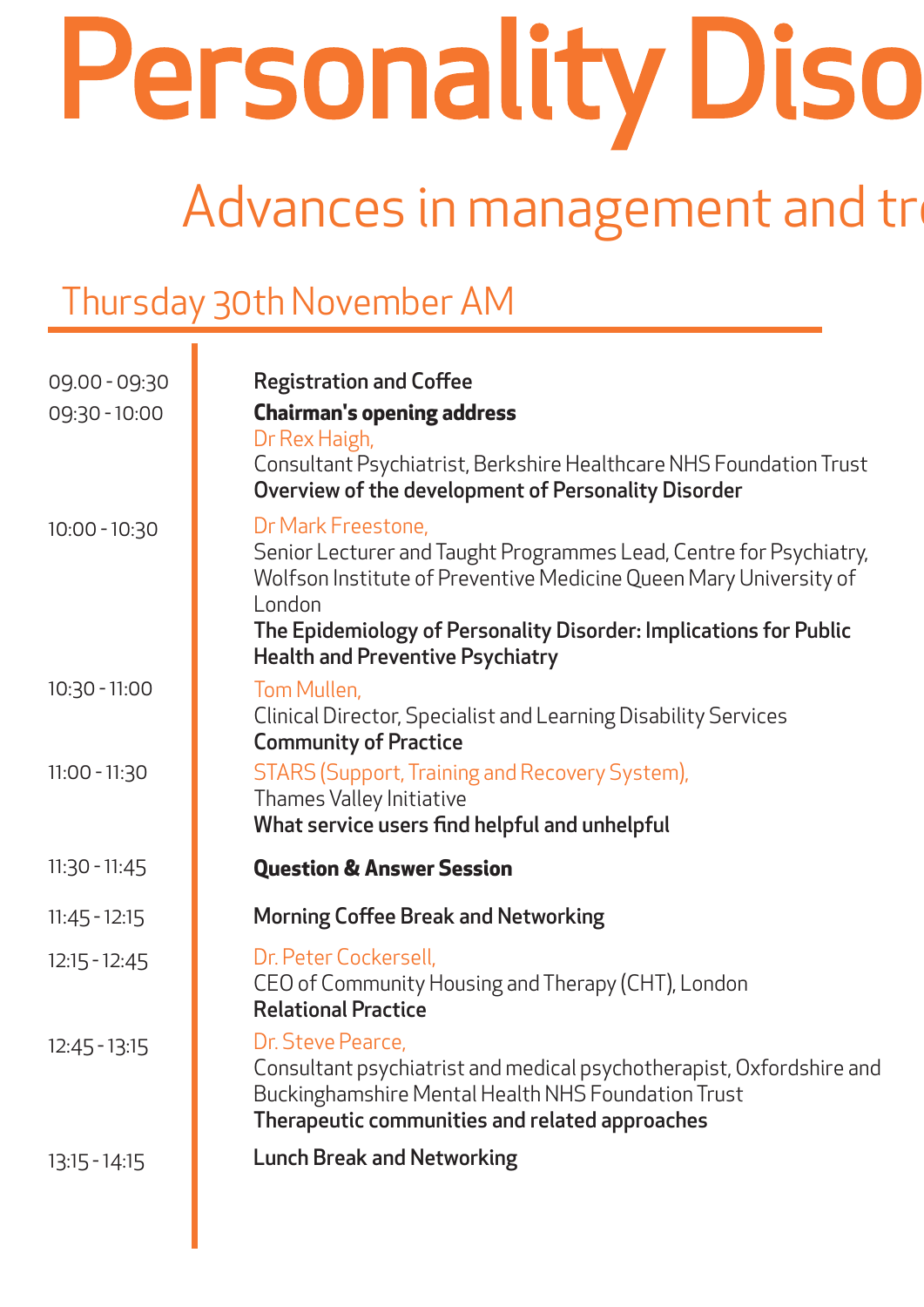# rder Conference

# eatment of Personality Disorder

# Thursday 30th November PM

|                 | <b>Afternoon sessions will be chaired by Prof Conor Duggan</b>                                                                                                                                                                                                                                                                                                                                                                 |  |  |
|-----------------|--------------------------------------------------------------------------------------------------------------------------------------------------------------------------------------------------------------------------------------------------------------------------------------------------------------------------------------------------------------------------------------------------------------------------------|--|--|
| $14:15 - 14:45$ | <b>Chairman's opening address</b>                                                                                                                                                                                                                                                                                                                                                                                              |  |  |
|                 | Prof Conor Duggan,<br>Emeritus Professor at the University of Nottingham<br>Personality Disorders: Attempting to make classification clinically<br>useful                                                                                                                                                                                                                                                                      |  |  |
| 14:45 - 15:15   | Dr.Cleo Van Velson,<br>Consultant Psychiatrist in Forensic Psychotherapy, Personality Disorder<br>Medium Secure Unit in East London<br>Challenges and Rewards in Working with those suffering from Severe<br><b>Personality Disorde</b>                                                                                                                                                                                        |  |  |
| $15:15 - 15:45$ | Dr Nikki Jeffcote,<br>Consultant Lead Clinical Psychologist, Prisons & Forensic Directorate,<br>Oxleas NHS Foundation Trust Service Clinical Lead, London Pathways<br>Unit (LPU), HMP Brixton Chair, London Pathways Partnership (LPP)<br>Sarah Skett,<br>Registered and Chartered Forensic Psychologist NHS England Joint<br>Lead, Offender Personality Disorder Programme<br>The Offender Personality Disorder (OPD) Pathway |  |  |
| $15:45 - 16:15$ | <b>Afternoon Coffee Break and Networking</b>                                                                                                                                                                                                                                                                                                                                                                                   |  |  |
| $16:15 - 16:45$ | Dr Kimberley Barlow<br>Consultant Psychiatrist in Psychotherapy, Outpatient Clinical Lead,<br>Cassel Hospital Outreach Service, West London Mental Health NHS<br>Trust<br>Personality Disorder Service Provision: Developing Networks and                                                                                                                                                                                      |  |  |
| $16:45 - 17:15$ | <b>Pathways</b><br>Dr Marcella Fok<br>Consultant Psychiatrist and Psychotherapist in South London and<br>Maudsley NHS Foundation Trust<br>Advances in psychotherapy of personality disorders<br>NICE guidelines and current evidence<br>New developments in psychotherapy for personality disorders                                                                                                                            |  |  |
| $17:15 - 17:30$ | <b>Question &amp; Answer Session</b>                                                                                                                                                                                                                                                                                                                                                                                           |  |  |
| 17:30           | <b>Chair's closing remarks</b>                                                                                                                                                                                                                                                                                                                                                                                                 |  |  |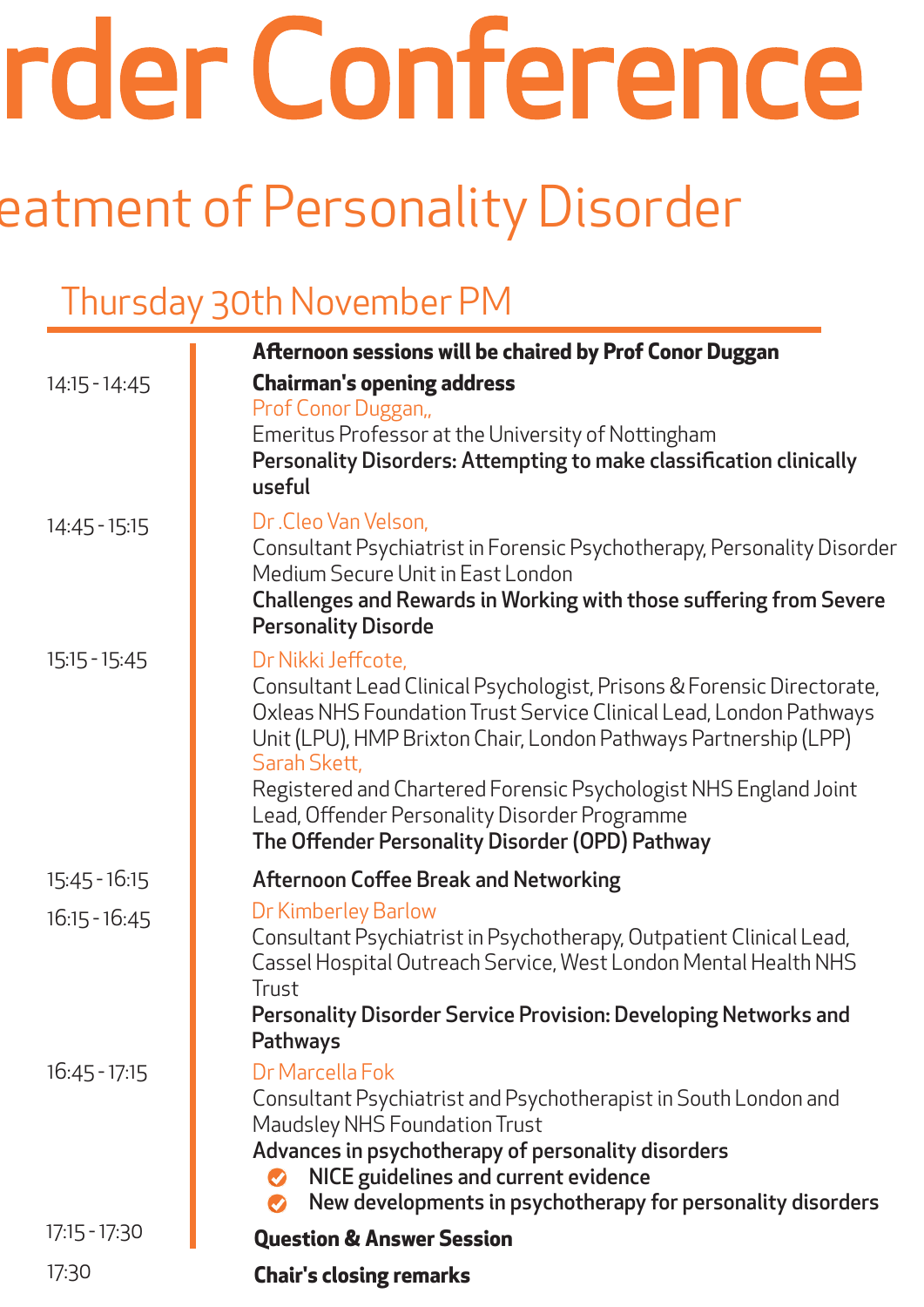# Venue: **Danubius Hotel**

 18 Lodge Road St. John's Wood , NW8 7JT London, England Tel: +44-20-772-27-722 E-mail: sales@danubiuslondon.co.uk Website: www.danubiushotels.com/our-hotels-london/danubius-hotel-regents-park

#### "Your home away from home in London"

Central London hotel with a difference. Close to three iconic London landmarks – Lord's Cricket Ground, the renowned Wellington Hospital and Regent's park – this Four Star hotel offers a real home from home to leisure and business travellers alike.

Situated close to St. John's Wood Tube station, with its easy access to London's West End, and close by to all the key train stations (Paddington, Kings Cross St Pancras, Euston or Marylebone) as well as Heathrow Airport and Stansted Airport.

Whether you are looking for a once-in-a-lifetime visit to London or have flown into the Capital on business, our aim is to ensure your stay is a memorable one.

#### ROOMS & AMENITIES

364 comfort Rooms & Suites with unique views on Lords Cricket Ground & Regents park

#### GUEST SERVICES

Airport limousine Theatre Desk for all London's West End theatres On site secured Hotel Car Park Fitness Zone

#### DINING & ENTERTAINMENT

Minsky's Restaurant Traditional Afternoon Tea with Live music Traditional Carvery on the weekends The Pavilion Bar with big screen (Sky Sports)

#### LOCAL ATTRACTIONS

Regent's Park London & London Zoo Lord's Cricket Ground, St. John's Wood & Abbey Road Baker Street with Madam Tussauds and Sherlock Holmes Museum Marylebone Camden Market Marble Arch, Oxford Street & Shopping in London, West End Wembley Stadium